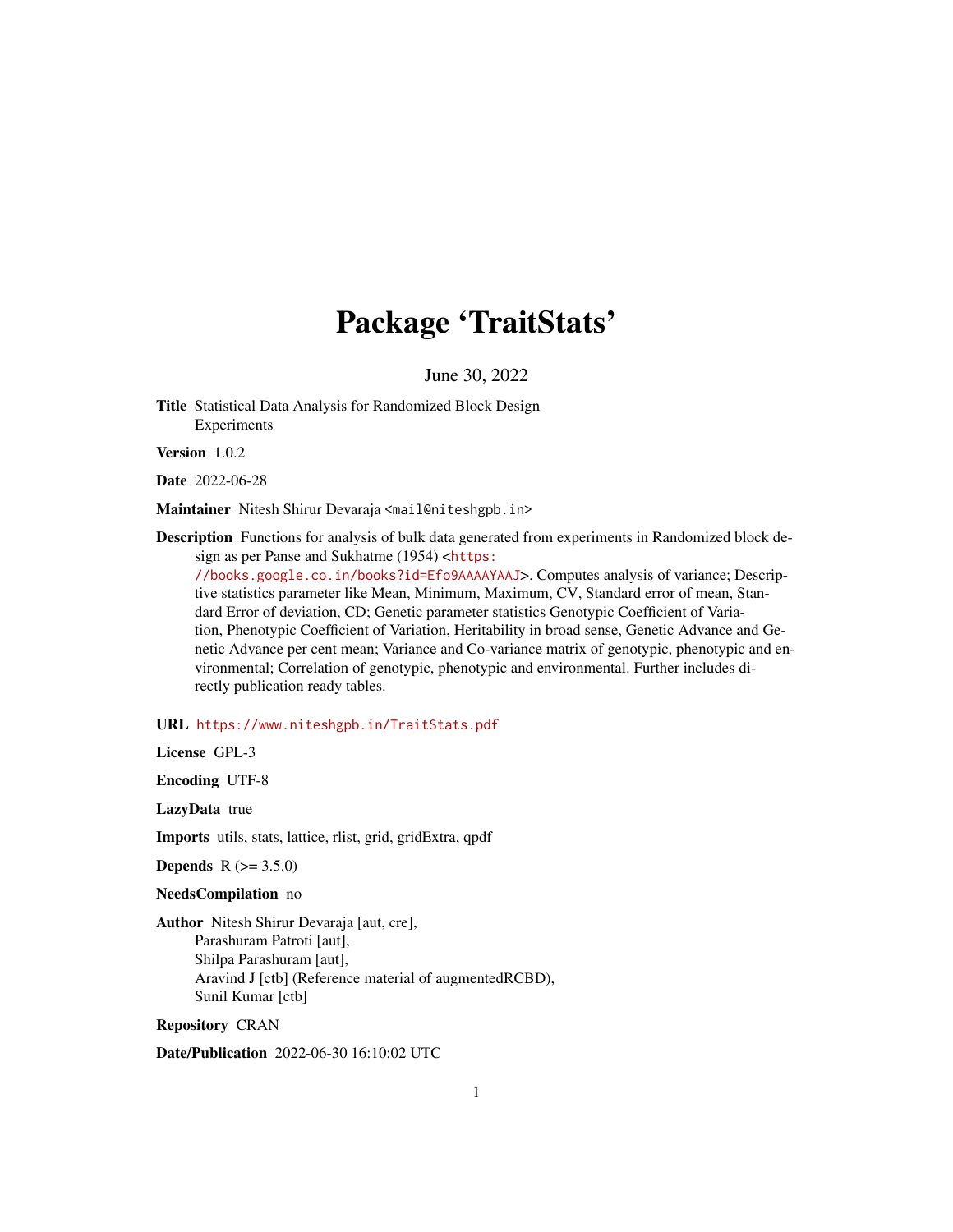# <span id="page-1-0"></span>R topics documented:

| Index | 16 |
|-------|----|
|       |    |
|       |    |
|       |    |
|       |    |
|       |    |
|       |    |
|       |    |
|       |    |
|       |    |
|       |    |
|       |    |
|       |    |

Barley *Barley data (1973)*

# Description

Sample data on ear per plant, ear length (cms), 100-grain weight (g), and grain yield per plant (kg) from 1973 Barley performance trial, comprising of eight varieties in four replication (Chaudhary, 1973).

# Usage

data("Barley")

# Format

A data frame with 32 observations on the following 4 variables - EPR, EL,GW,and GY.

# Source

Chaudhary BD. (1973). Estimation of genetic parameters in barley (Hordeum vulgare L.) by diallel analysis and its modifications. Unpublished Ph.D. Thesis, Haryana Agricultural University, Hisar.

#### Examples

data(Barley)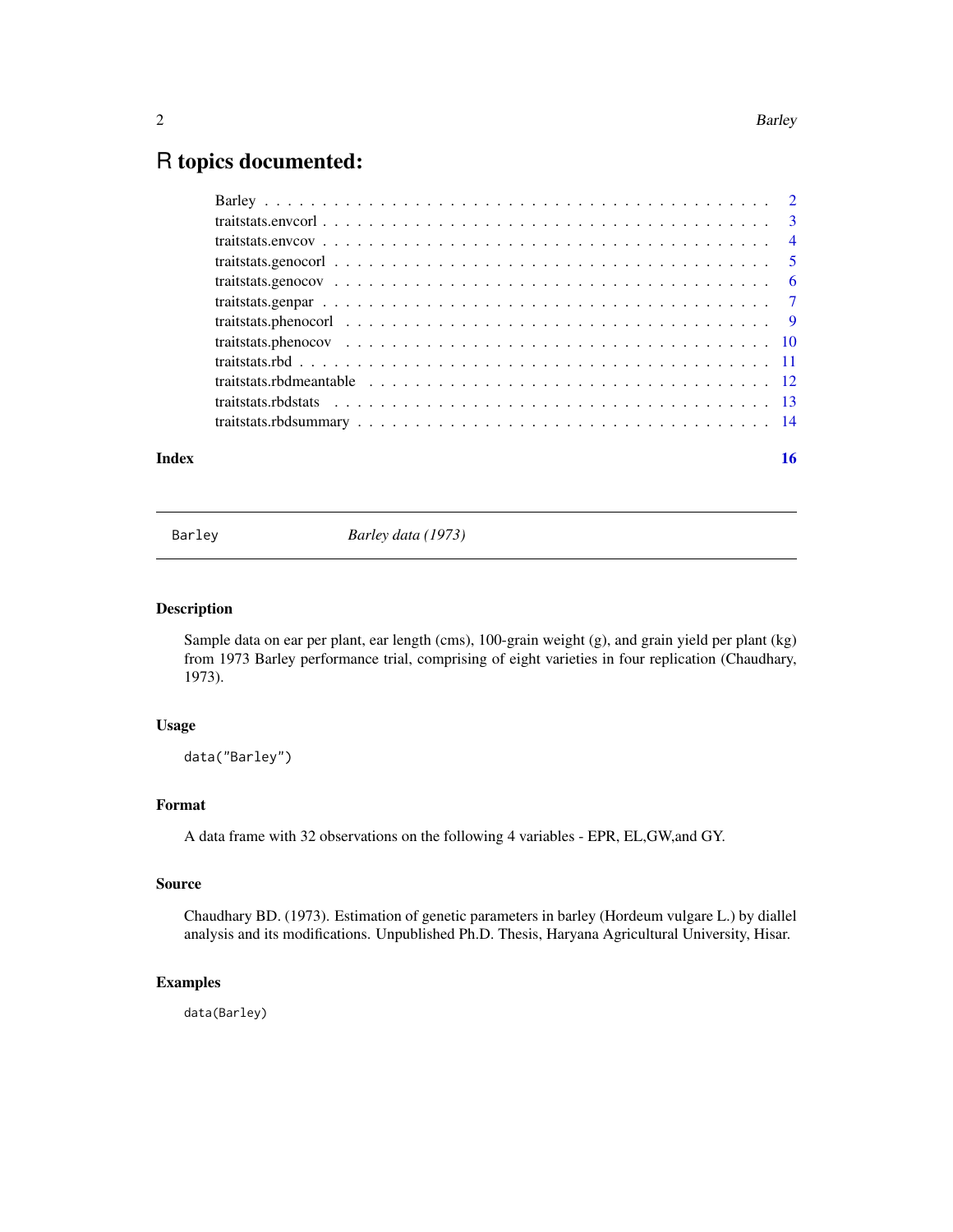# <span id="page-2-0"></span>Description

An extract of environment correlation coefficient for between traits

# Usage

```
traitstats.envcorl(Treatment, Replication, DataFile)
```
#### Arguments

| Treatment   | Treatment column in the DataFile   |
|-------------|------------------------------------|
| Replication | Replication column in the DataFile |
| DataFile    | Input Data file name               |

# Details

Environmental Correlation coefficient is calculated according to the Al-Jibouri et al., (1958).

### Value

Environmental correlation coefficient matrix.

# Author(s)

Nitesh, S.D., Parashuram Patroti, and Shilpa Parashuram.

#### References

Al-Jibour HA, Miller PA and Robinson HP. 1958. Genotypic and environmental variance in upland cotton cross of interspecific origin. Agronomy Journal, 50:633-637.

```
data("Barley")
traitstats.envcorl(Treatment=Barley$trt,
                 Replication=Barley$rep,
                  DataFile=Barley)
```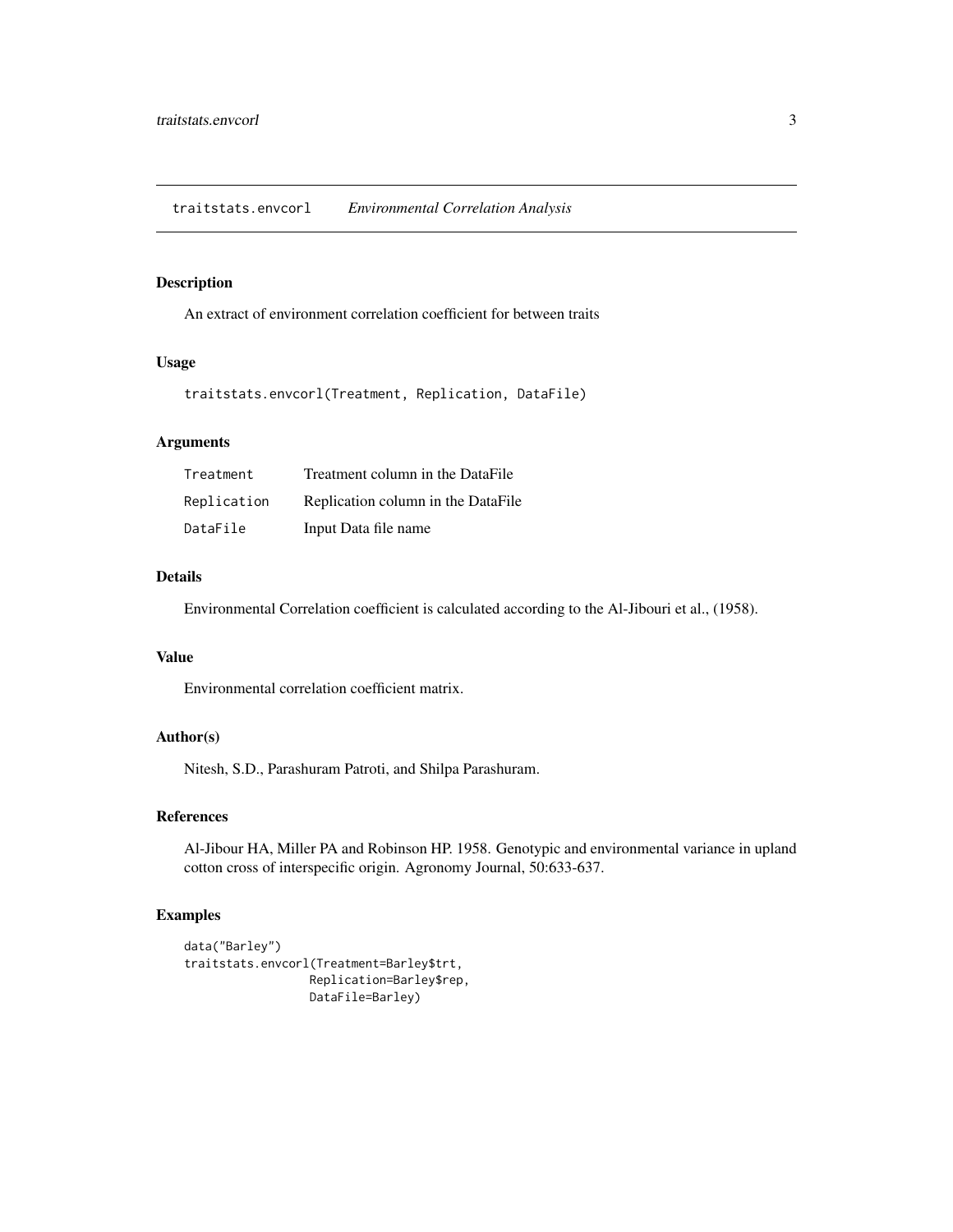<span id="page-3-0"></span>traitstats.envcov *Environmental Variance and Covariance*

#### Description

Computation of environment variance and covariance matrix.

#### Usage

traitstats.envcov(Treatment, Replication, DataFile)

#### Arguments

| Treatment   | Treatment column in the DataFile   |
|-------------|------------------------------------|
| Replication | Replication column in the DataFile |
| DataFile    | Input Data file name               |

### Details

Environmental variance and covariance matrix is computed as per the methodology given by Al-Jibour et al., (1958).

## Value

Environment variance and co-variance matrix. Diagonal value indicating the environmental variance and upper and lower half of the matrix indicating the environmental covariance.

#### Author(s)

Nitesh, S.D., Parashuram Patroti and Shilpa Parashuram

# References

Al-Jibour HA, Miller PA and Robinson HP. 1958. Genotypic and environmental variance in upland cotton cross of interspecific origin. Agronomy Journal, 50:633-637.

```
data("Barley")
traitstats.envcov(Treatment=Barley$trt,
                 Replication=Barley$rep,
                  DataFile=Barley)
```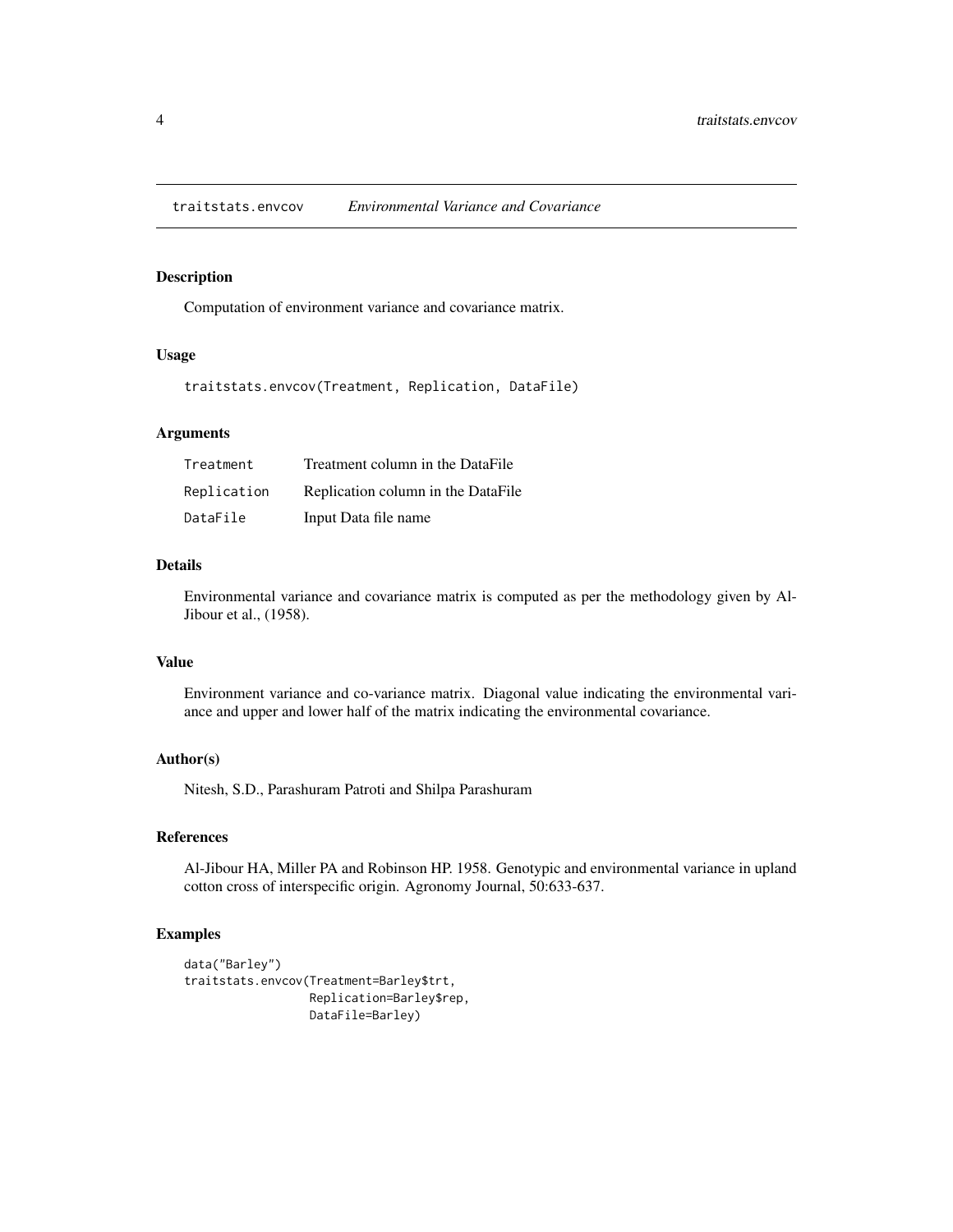# <span id="page-4-0"></span>Description

An extract of genotypic correlation coefficient for between traits

#### Usage

```
traitstats.genocorl(Treatment, Replication, DataFile)
```
#### Arguments

| Treatment   | Treatment column in the DataFile   |
|-------------|------------------------------------|
| Replication | Replication column in the DataFile |
| DataFile    | Input Data file name               |

# Details

Genotypic Correlation coefficient is calculated according to the Al-Jibouri et al., (1958).

### Value

Genotypic correlation coefficient matrix.

# Author(s)

Nitesh, S.D., Parashuram Patroti, and Shilpa Parashuram.

#### References

Al-Jibour HA, Miller PA and Robinson HP. 1958. Genotypic and environmental variance in upland cotton cross of interspecific origin. Agronomy Journal, 50:633-637.

```
data("Barley")
traitstats.genocorl(Treatment=Barley$trt,
                    Replication=Barley$rep,
                    DataFile=Barley)
```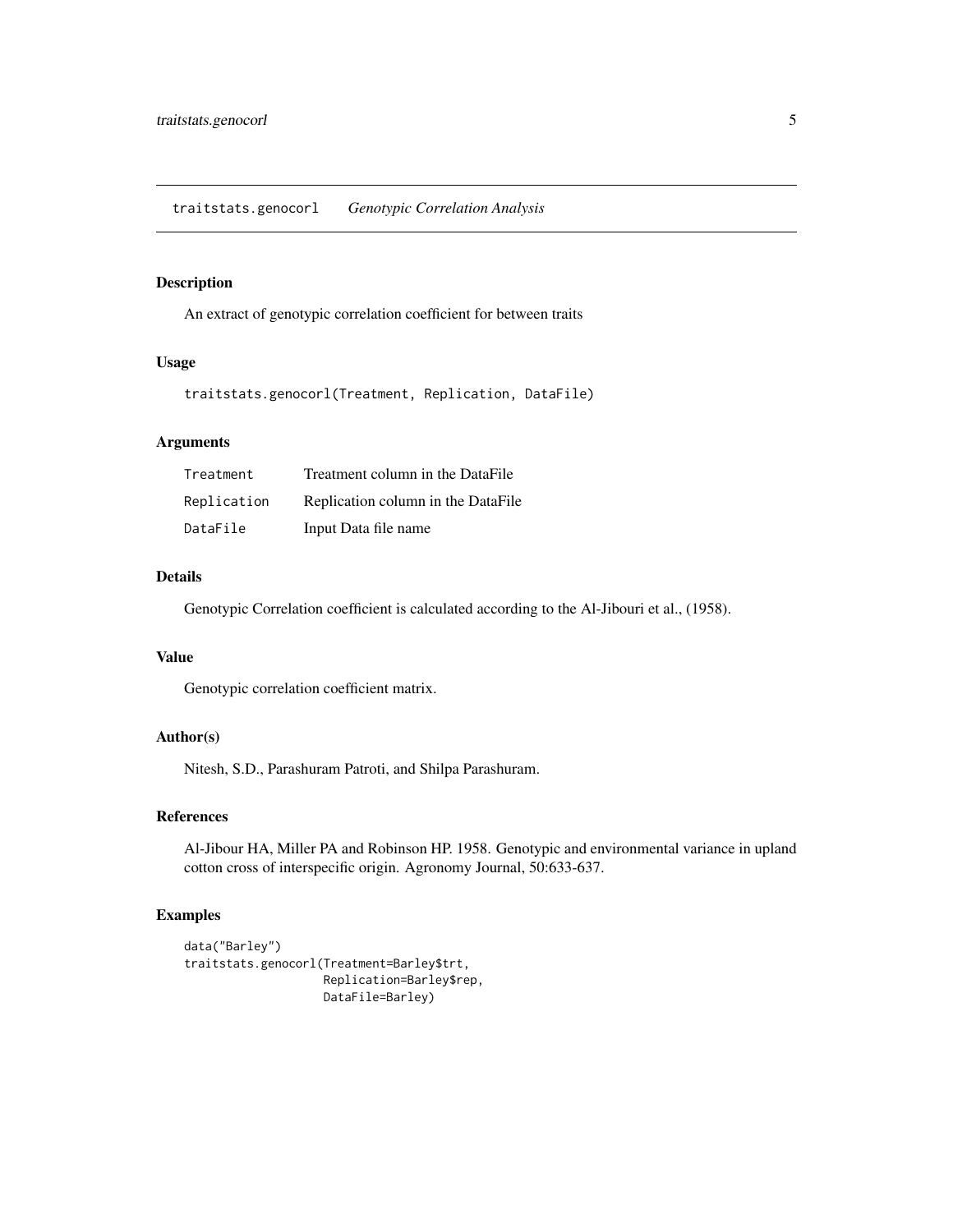<span id="page-5-0"></span>traitstats.genocov *Genotypic Variance and Covariance*

#### Description

Computation of genotypic variance and covariance matrix.

# Usage

traitstats.genocov(Treatment, Replication, DataFile)

# Arguments

| Treatment   | Treatment column in the DataFile   |
|-------------|------------------------------------|
| Replication | Replication column in the DataFile |
| DataFile    | Input Data file name               |

#### Details

Genotypic variance and covariance matrix is computed as per the methodology given by Al-Jibour et al., (1958).

# Value

Genotypic variance and co-variance matrix. Diagonal value indicating the genetic variance and upper and lower half of the matrix indicating the genotypic covariance.

# Author(s)

Nitesh, S.D., Parashuram Patroti and Shilpa Parashuram

# References

Al-Jibour HA, Miller PA and Robinson HP. 1958. Genotypic and environmental variance in upland cotton cross of interspecific origin. Agronomy Journal, 50:633-637.

```
data("Barley")
traitstats.genocov(Treatment=Barley$trt,
                 Replication=Barley$rep,
                  DataFile=Barley)
```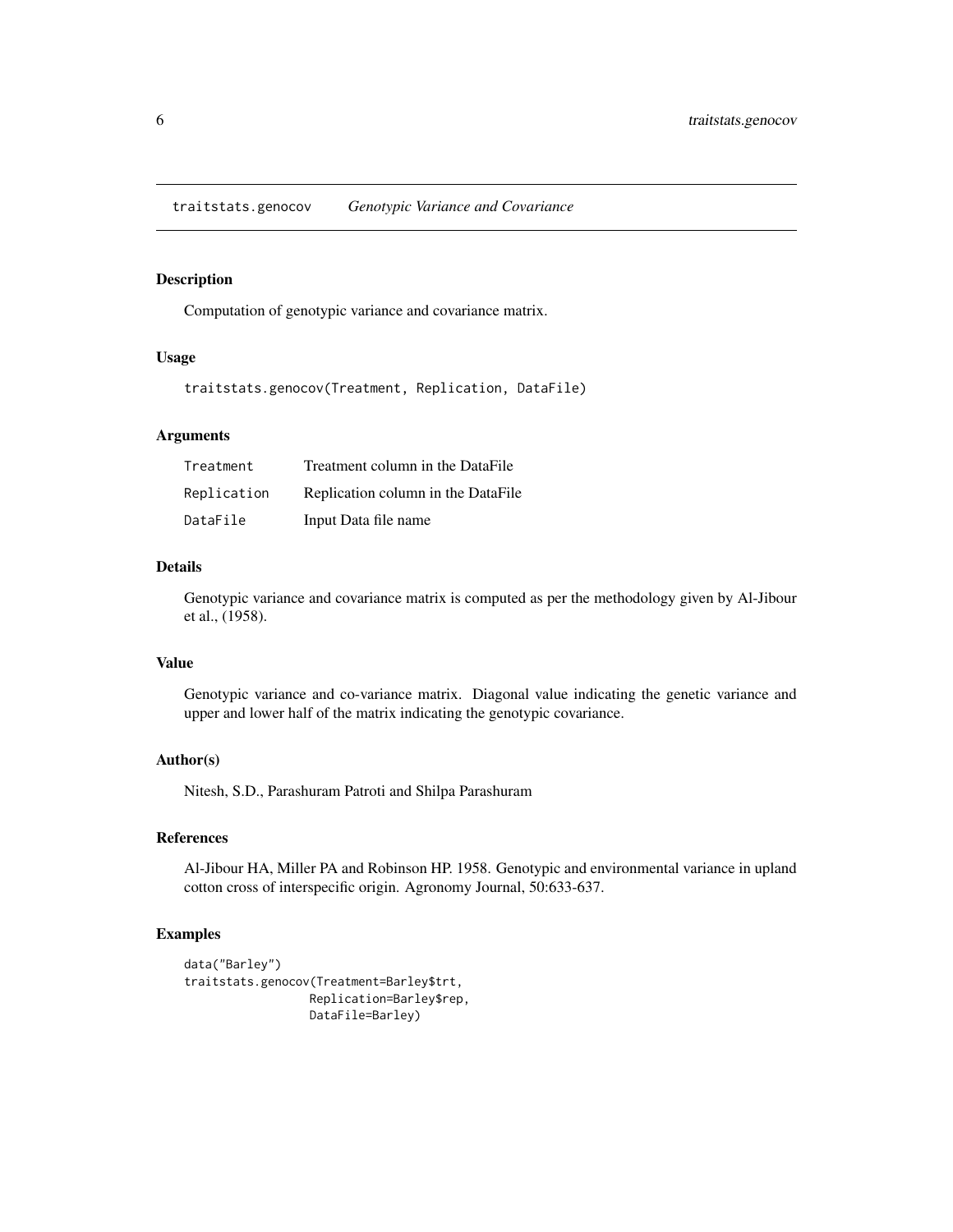#### <span id="page-6-0"></span>Description

traitstats.genpar performs genetic variability analysis for all the traits in the DataFile.

#### Usage

traitstats.genpar(Treatment, Replication, DataFile)

#### Arguments

| Treatment   | Treatment column in the DataFile   |
|-------------|------------------------------------|
| Replication | Replication column in the DataFile |
| DataFile    | Input Data file name               |

#### Details

traitstats.genpar performs genetic parameter analysis from the input values extracted from the ANOVA analysis for individual traits and computes several variability estimates. .

The phenotypic, genotypic and environmental variance  $(\sigma_p^2, \sigma_g^2)$  and  $\sigma_e^2$ ) are obtained from the ANOVA tables according to the expected value of mean square described by Federer and Searle (1976) as follows:

 $\sigma_p^2$  = Mean sum of squares of test treatments

 $\sigma_e^2$  = Mean sum of squares of residuals

$$
\sigma_g^2 = \sigma_p^2 - \sigma_e^2
$$

Phenotypic and genotypic coefficients of variation ( $PCV$  and  $GCV$ ) are estimated according to Burton (1951, 1952) as follows:

$$
PCV = \frac{\sigma_p^2}{\sqrt{\overline{x}}} \times 100
$$
  

$$
GCV = \frac{\sigma_g^2}{\sqrt{\overline{x}}} \times 100
$$

Where  $\bar{x}$  is the mean.

The estimates of  $PCV$  and  $GCV$  are categorised according to Sivasubramanian and Madhavamenon (1978) as follows:

| CV(%)       | Category |
|-------------|----------|
| x < 10      | Low      |
| 10 < x < 20 | Medium   |
| >20         | High     |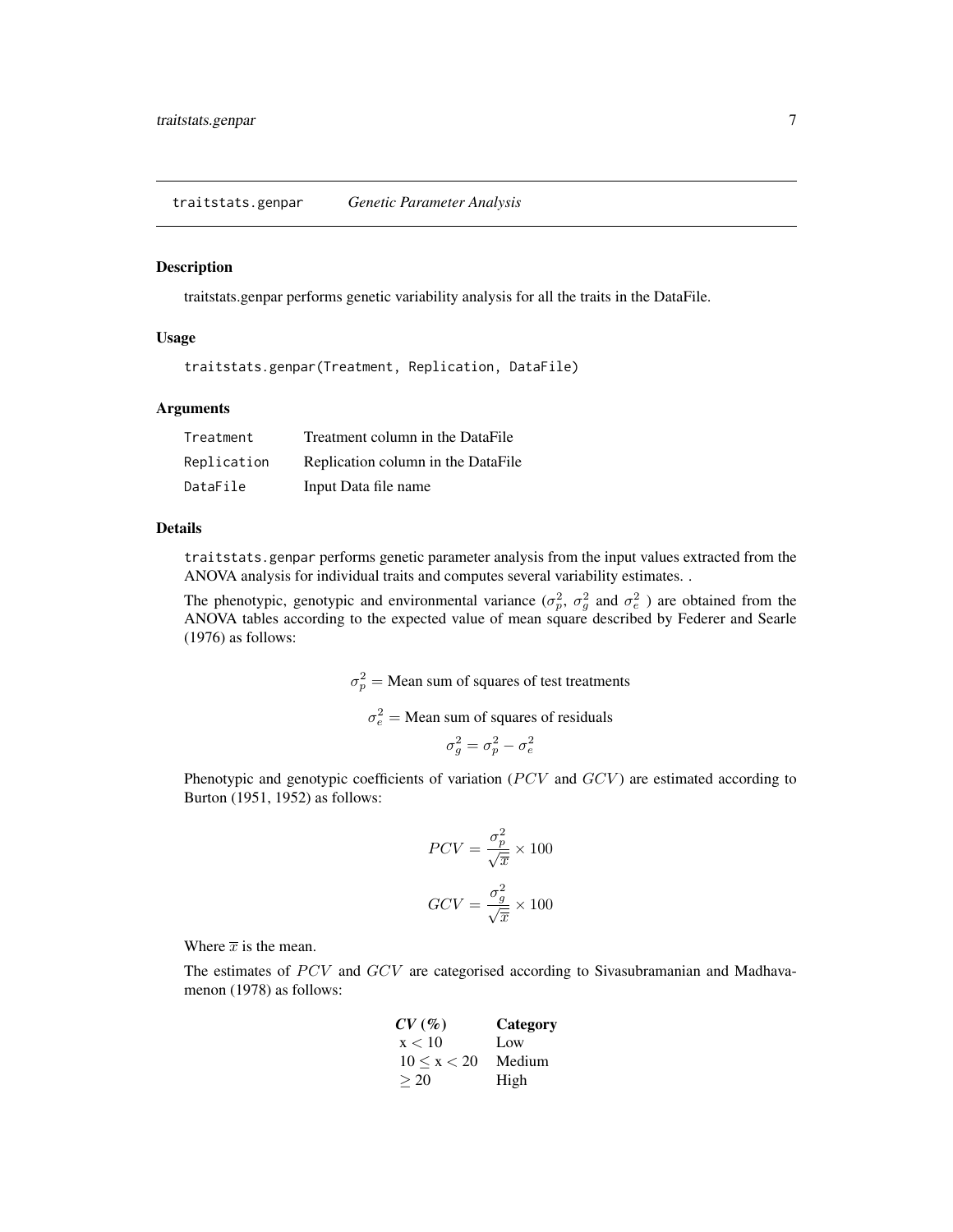The broad-sense heritability  $(H^2)$  is calculated according to method of Lush (1940) as follows:

$$
H^2=\frac{\sigma_g^2}{\sigma_p^2}
$$

The estimates of broad-sense heritability  $(H^2)$  are categorised according to Robinson (1966) as follows:

| $H^2$       | Category |
|-------------|----------|
| x < 30      | Low      |
| 30 < x < 60 | Medium   |
| >60         | High     |

Genetic advance  $(GA)$  is estimated and categorised according to Johnson et al., (1955) as follows:

$$
GA = k \times \sigma_g \times \frac{H^2}{100}
$$

Where the constant  $k$  is the standardized selection differential or selection intensity. The value of k at 5% proportion selected is 2.063. Values of  $k$  at other selected proportions are available in Appendix Table A of Falconer and Mackay (1996).

# Value

Genotypic Coefficient of Variation and GCV Category Phenotypic Coefficient of Variation and PCV Category Heritability (broad sense)and h2 Category Genetic Advance and GA Category Genetic Advance percent Mean and GAM Category

#### Note

Genetic parameter analysis need to be performed only if the sum of squares of treatment: Test is significant Negative estimates of variance components is computed are not abnormal. Ref. Dudley and Moll (1969).

#### Author(s)

Nitesh, S.D., Parashuram Patroti and Shilpa Parashuram

#### References

Lush JH. (1940). Intra-sire correlations or regressions of offspring on dam as a method of estimating heritability of characteristics. Proceedings of the American Society of Animal Nutrition, 1940(1):293-301.

Burtone GW and De Vane GM. (1953). Estimating heritability in tall Fescus (Festuca arundinaceae) from replicated clonal material. Agronomy Journal,45:478-481.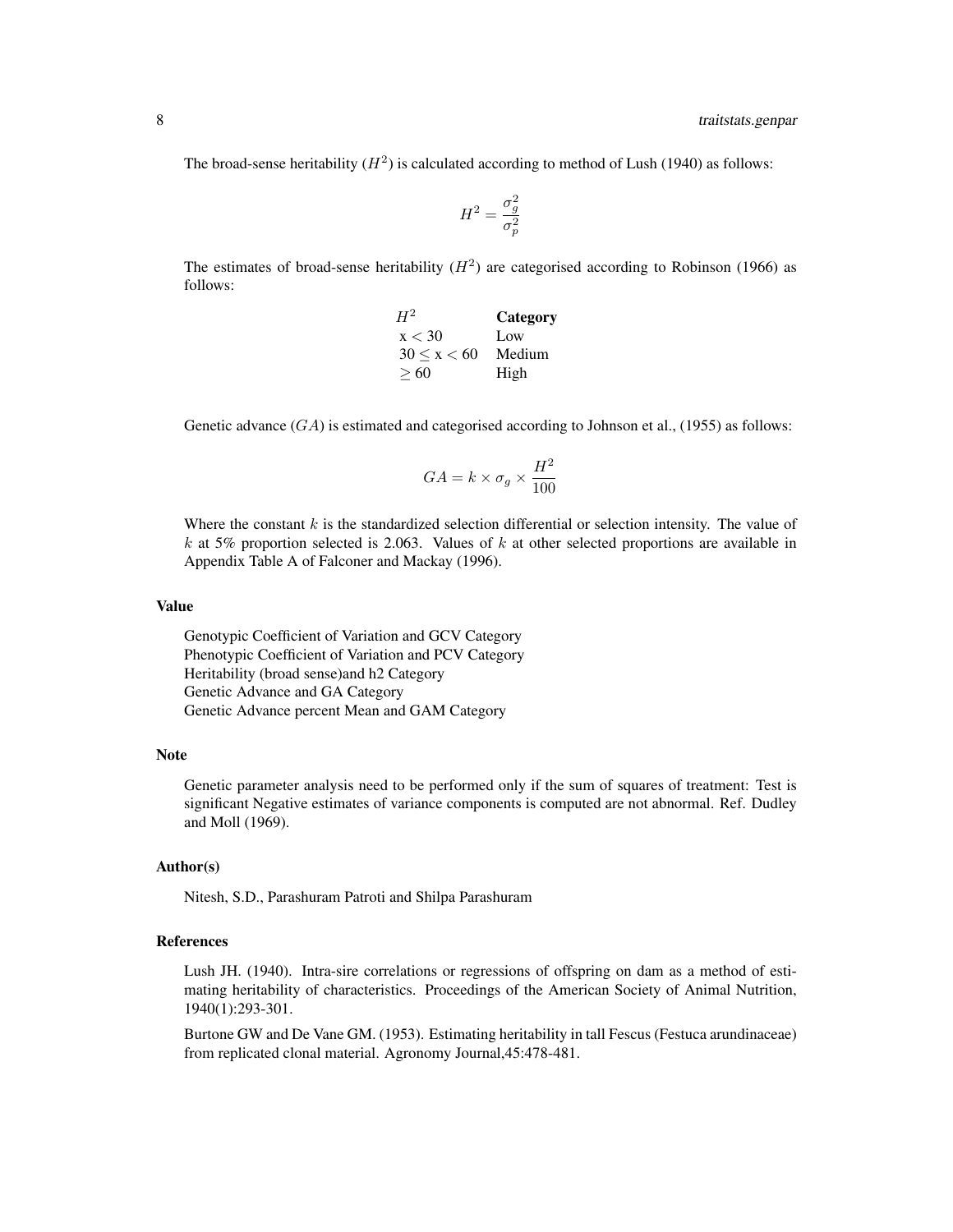<span id="page-8-0"></span>Johnson HW, Robinson HF and Comstock RE. (1955). Estimates of genetic and environmental variability in soybeans. Agronomy Journal, 47:314-318.

Robinson HF. (1966). Quantitative genetics in relation to breeding on centennial of Mendelism. Indian Journal of Genetics and Plant Breeding, 171.

Dudley JW and Moll RH. (1969). Interpretation and Use of estimates of heritability of genetics variance in Plant Breeding. Crop Science, 9:257-262.

Sivasubramaniam S and Madhavamenon P. (1973). Genotypic and Phenotypic variability in rice. The Madras Agricultural Journal, 60:1093-1096.

#### Examples

```
data("Barley")
traitstats.genpar(Treatment=Barley$trt,
                  Replication=Barley$rep,
                  DataFile=Barley)
```
traitstats.phenocorl *Phenotypic Correlation Analysis*

#### Description

An extract of phenotypic correlation coefficient for between traits

#### Usage

```
traitstats.phenocorl(Treatment, Replication, DataFile)
```
### **Arguments**

| Treatment   | Treatment column in the DataFile   |
|-------------|------------------------------------|
| Replication | Replication column in the DataFile |
| DataFile    | Input Data file name               |

#### Details

Phenotypic Correlation coefficient is calculated according to the Al-Jibouri et al., (1958).

#### Value

Phenotypic correlation coefficient matrix.

#### Author(s)

Nitesh, S.D., Parashuram Patroti, and Shilpa Parashuram.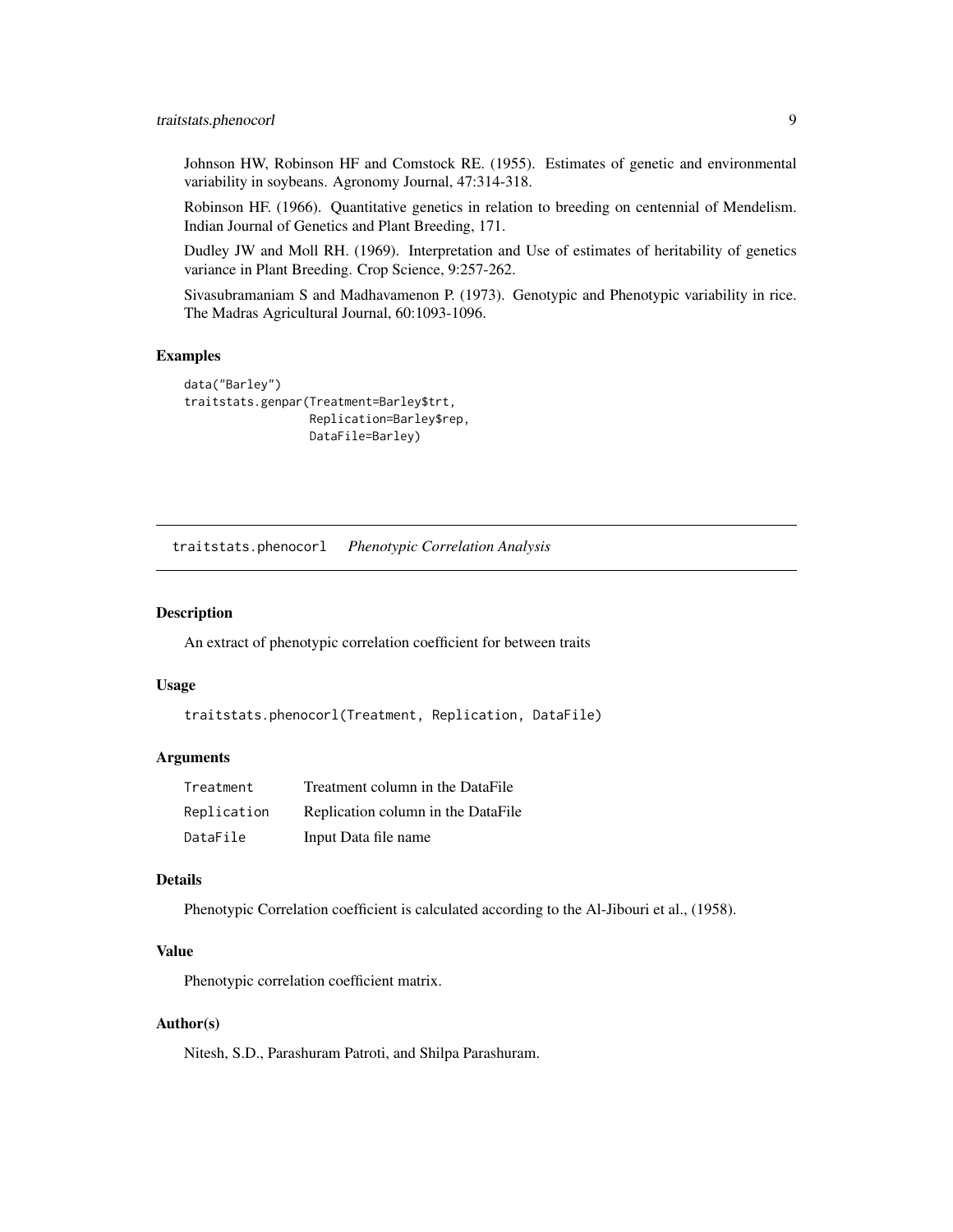#### <span id="page-9-0"></span>References

Al-Jibour HA, Miller PA and Robinson HP. 1958. Genotypic and environmental variance in upland cotton cross of interspecific origin. Agronomy Journal, 50:633-637.

#### Examples

```
data("Barley")
traitstats.phenocorl(Treatment=Barley$trt,
                  Replication=Barley$rep,
                  DataFile=Barley)
```
traitstats.phenocov *Phenotypic Variance and Covariance*

#### Description

Computation of phenotypic variance and covariance matrix.

#### Usage

traitstats.phenocov(Treatment, Replication, DataFile)

# Arguments

| Treatment   | Treatment column in the DataFile   |
|-------------|------------------------------------|
| Replication | Replication column in the DataFile |
| DataFile    | Input Data file name               |

### Details

Phenotypic variance and covariance matrix is computed as per the methodology given by Al-Jibour et al., (1958).

#### Value

Phenotypic variance and co-variance matrix. Diagonal value indicating the phenotypic variance and upper and lower half of the matrix indicating the phenotypic covariance.

# Author(s)

Nitesh, S.D., Parashuram Patroti and Shilpa Parashuram

#### References

Al-Jibour HA, Miller PA and Robinson HP. 1958. Genotypic and environmental variance in upland cotton cross of interspecific origin. Agronomy Journal, 50:633-637.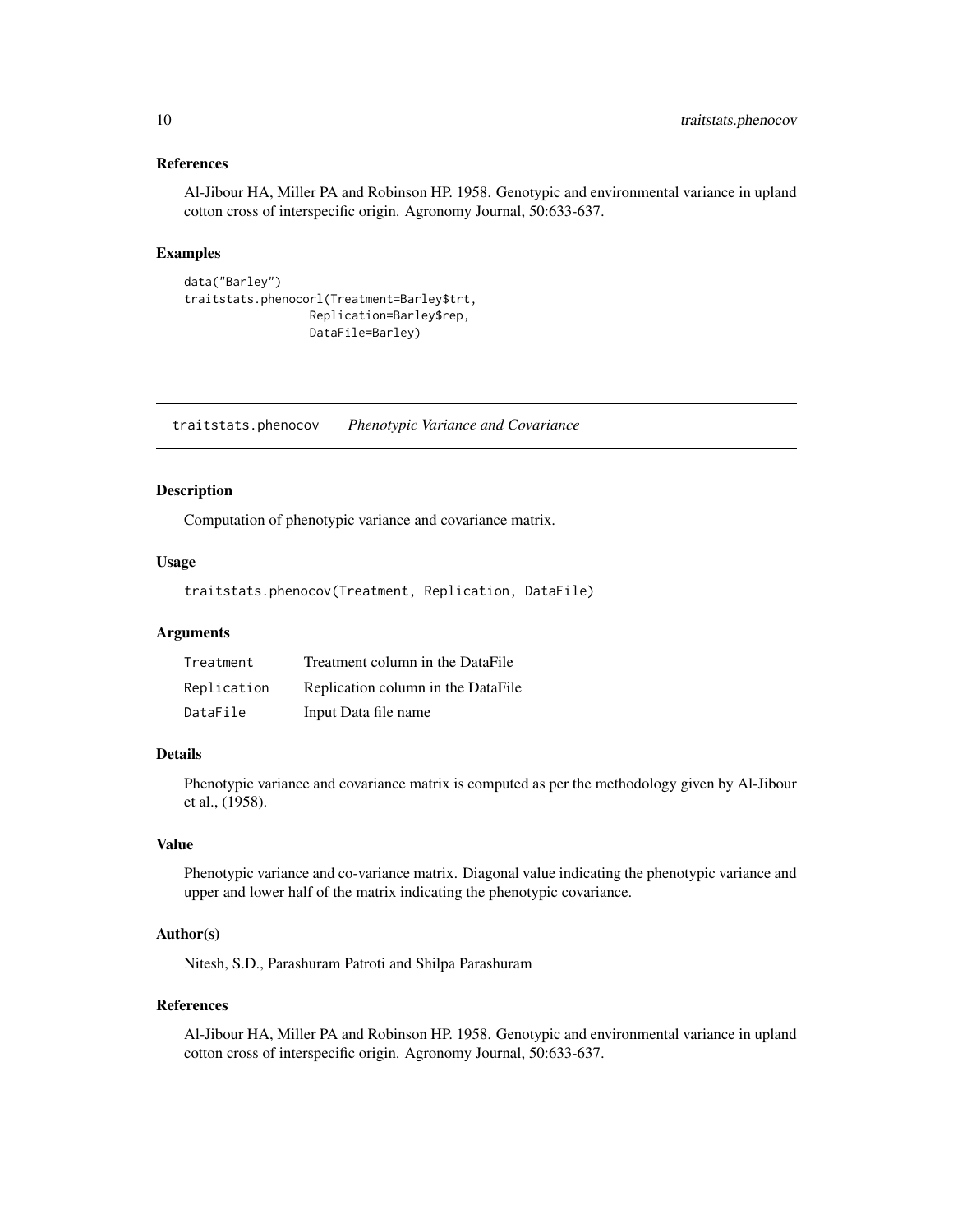#### <span id="page-10-0"></span>traitstats.rbd 11

# Examples

```
data("Barley")
traitstats.phenocov(Treatment=Barley$trt,
                    Replication=Barley$rep,
                    DataFile=Barley)
```
<span id="page-10-1"></span>traitstats.rbd *RCBD Bulk Data Analysis*

#### Description

Bulk RCBD data analysis for ANOVA and Descriptive statistics

## Usage

traitstats.rbd(Treatment, Replication, DataFile)

# Arguments

| Treatment   | Treatment column in the DataFile   |
|-------------|------------------------------------|
| Replication | Replication column in the DataFile |
| DataFile    | Input Data file name               |

### Details

traitstats.rbd function analysis the input DataFile according to the methodology given by Panse and Sukhatme (1984). Futhermore, it also represent the analysis results along with descriptive statistics parameters like Trait mean, Minimum, Maximum, CV, StdError(m) and StdError(d) in the tabular representation of the publication ready format.

#### Value

```
Number of Replication
Number of Treatment
Treatment Mean Sum of Square along with Test of Significance
Replication Mean Sum of Square along with Test of Significance
Error Mean Sum of Square
Trait Mean
Minimum
Maximum
C<sub>V</sub>StdError(m)
StdError(d)
```
### Author(s)

Nitesh, S.D., Parashuram Patroti and Shilpa Parashuram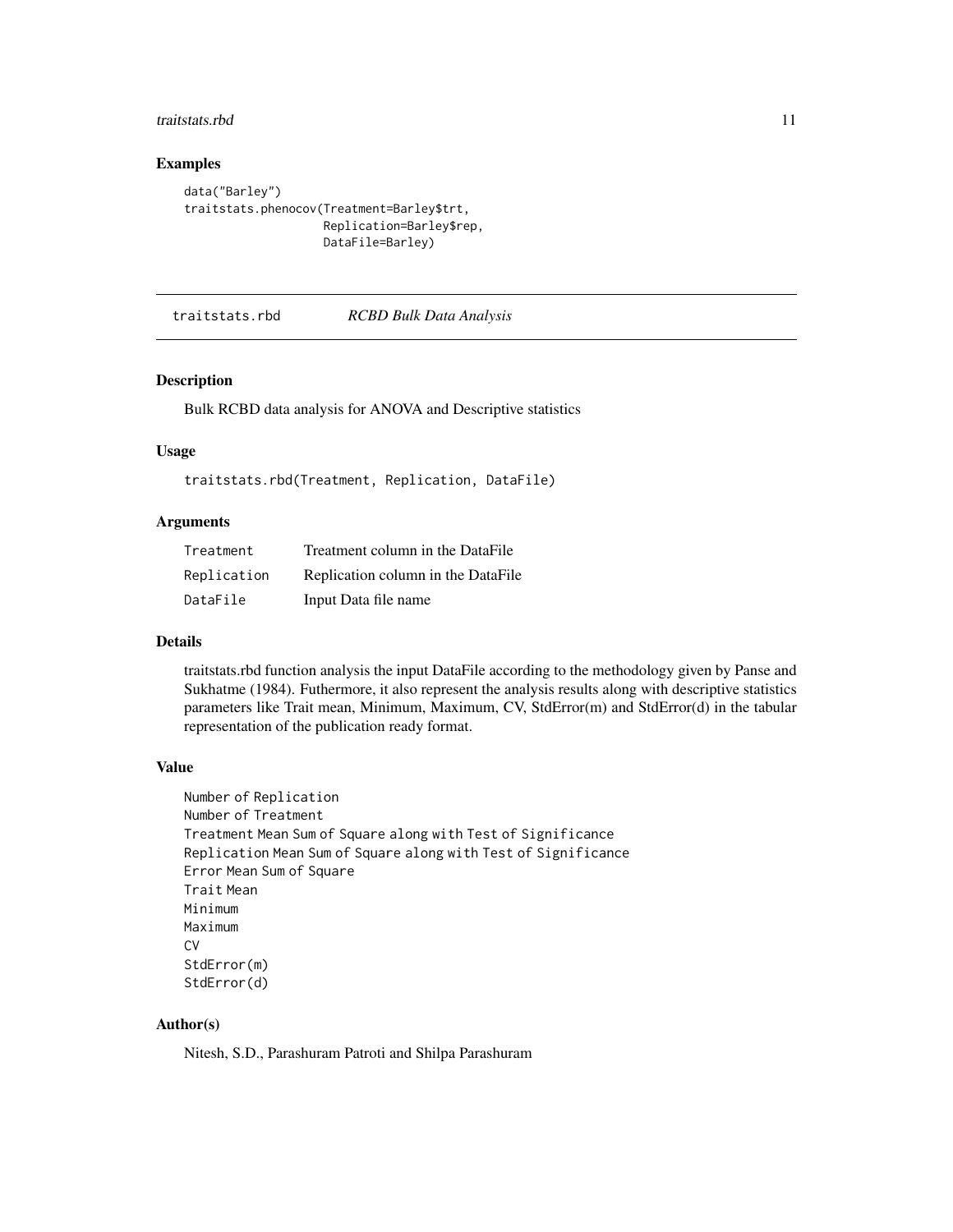#### <span id="page-11-0"></span>References

Panse and Sukhatme. 1984. Statistical Methods for Agricultural Workers. ICAR, New Delhi.

#### See Also

[traitstats.rbdmeantable,](#page-11-1) [traitstats.rbdstats](#page-12-1)[,traitstats.rbdsummary](#page-13-1)

#### Examples

```
data("Barley")
traitstats.rbd (Barley$trt,
                Barley$rep,
                Barley)
```
<span id="page-11-1"></span>traitstats.rbdmeantable

*RCBD Mean Table*

# Description

Individual treatment mean table along with Grand trait mean, CV, SE(m) and CD.

#### Usage

```
traitstats.rbdmeantable(Treatment, Replication, DataFile)
```
# Arguments

| Treatment   | Treatment column in the DataFile   |
|-------------|------------------------------------|
| Replication | Replication column in the DataFile |
| DataFile    | Input Data file name               |

# Details

traitstats.rbdmeantable function analysis the input DataFile according to the methodology given by Panse and Sukhatme (1984) and generates the data frame consisting of the treatment mean over replication. Furthermore, it also represent the descriptive statistics parameter – Trait mean, StdError(m), CV and CD at 5 percent level of significance in the tabular representation of the publication ready format.

# Value

```
Individual Treatment mean
Trait Mean
SE(m)
CV
CD
```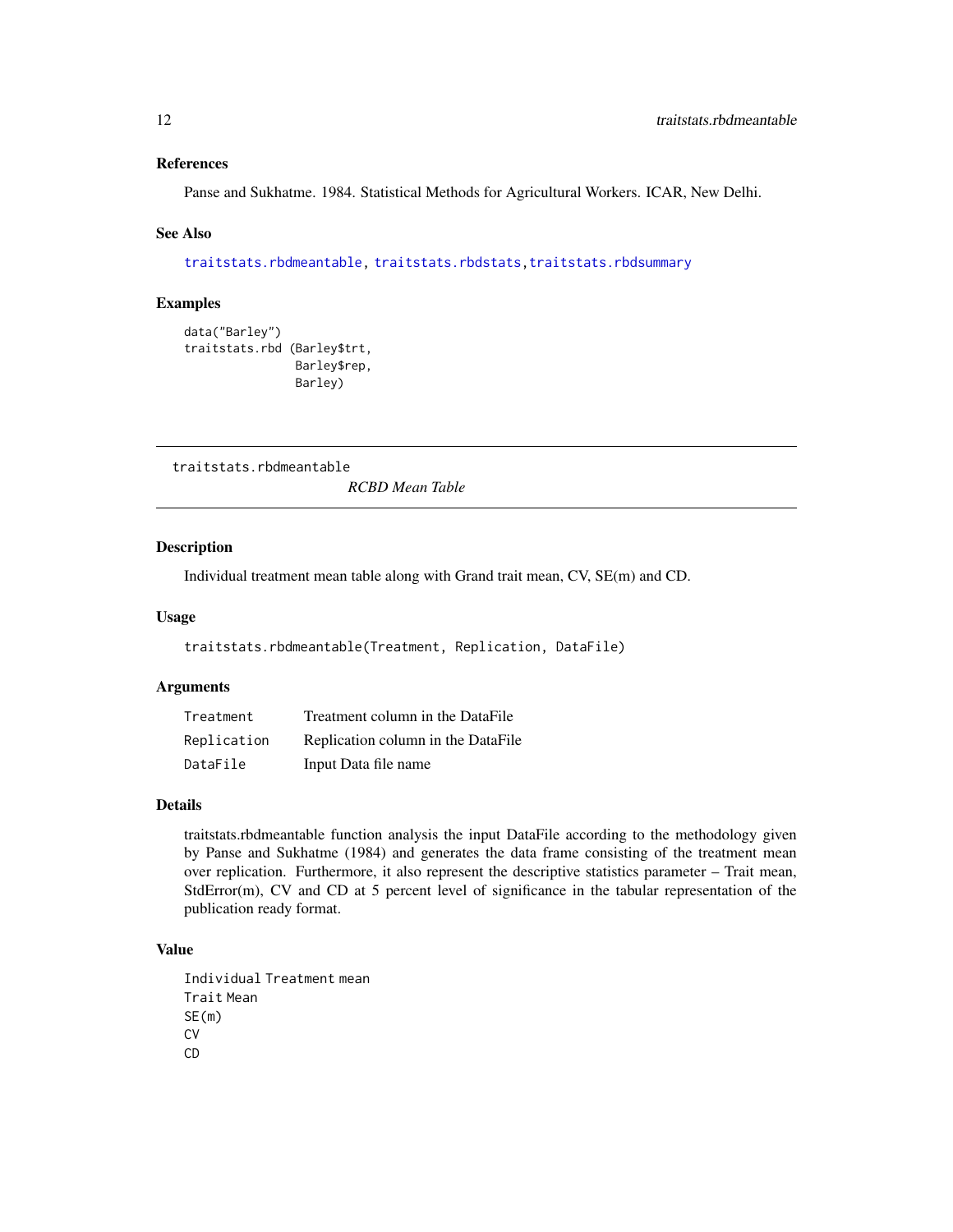#### <span id="page-12-0"></span>Author(s)

Nitesh, S.D, Parashuram Patroti and Shilpa Parashuram

# References

Panse and Sukhatme. 1984. Statistical Methods for Agricultural Workers. ICAR, New Delhi.

# See Also

[traitstats.rbd,](#page-10-1) [traitstats.rbdstats](#page-12-1)[,traitstats.rbdsummary](#page-13-1),

## Examples

```
data("Barley")
traitstats.rbdmeantable(Barley$trt,
                        Barley$rep,
                        Barley)
```
<span id="page-12-1"></span>traitstats.rbdstats *RCBD Descriptive Statistics*

#### Description

Descriptive Statistics for Trait Mean, Minimum, Maximum, SE(m), SE(d) and CV.

# Usage

traitstats.rbdstats(Treatment, Replication, DataFile)

#### Arguments

| Treatment   | Treatment column in the DataFile   |
|-------------|------------------------------------|
| Replication | Replication column in the DataFile |
| DataFile    | Input Data file name               |

# Details

traitstats.rbdstats function analysis the input DataFile according to the methodology given by Panse and Sukhatme (1984) and generates the RBD descriptive statistics for Trait Mean, Minimum, Maximum, Standard Error(mean), Standard Error(deviation) and Coefficient of Variation.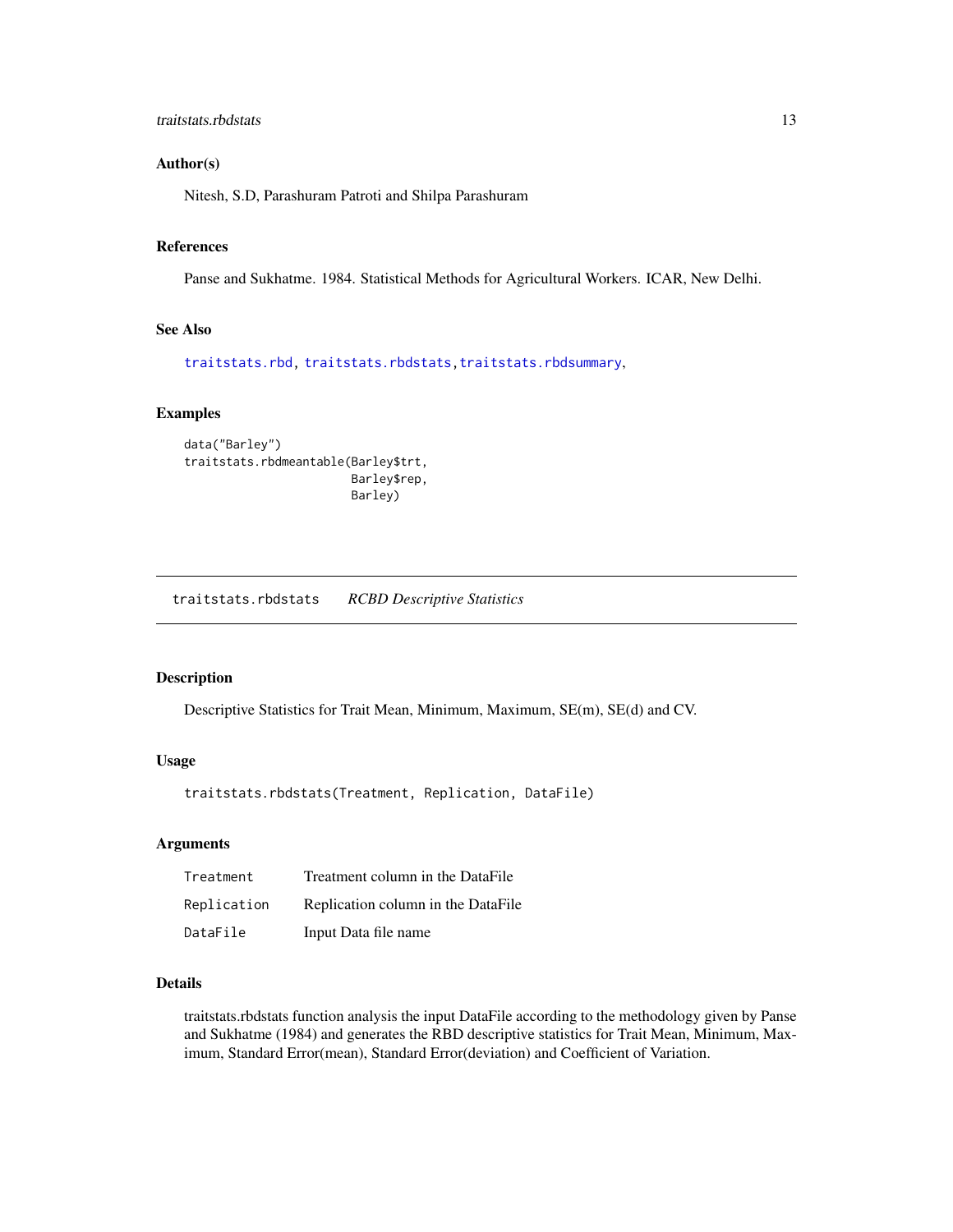# Value

```
Trait Mean
Minimum
Maximum
StdError(m)
StdError(d)
CV
```
# Author(s)

Nitesh, S.D, Parashuram Patroti and Shilpa Parashuram

# References

Panse and Sukhatme. 1984. Statistical Methods for Agricultural Workers. ICAR, New Delhi.

# See Also

[traitstats.rbd](#page-10-1)[,traitstats.rbdmeantable,](#page-11-1)[traitstats.rbdsummary](#page-13-1)

# Examples

```
data("Barley")
traitstats.rbdstats(Barley$trt,
                    Barley$rep,
                    Barley)
```
<span id="page-13-1"></span>traitstats.rbdsummary *RCBD Data Analysis Report*

# Description

RCBD data analysis report in PDF formate compiling the ANOVA, Descriptive Statistics and Genetic Parameter along with Data distribution graph.

# Usage

traitstats.rbdsummary(Treatment, Replication, DataFile)

# Arguments

| Treatment   | Treatment column in the DataFile   |
|-------------|------------------------------------|
| Replication | Replication column in the DataFile |
| DataFile    | Input Data file name               |

<span id="page-13-0"></span>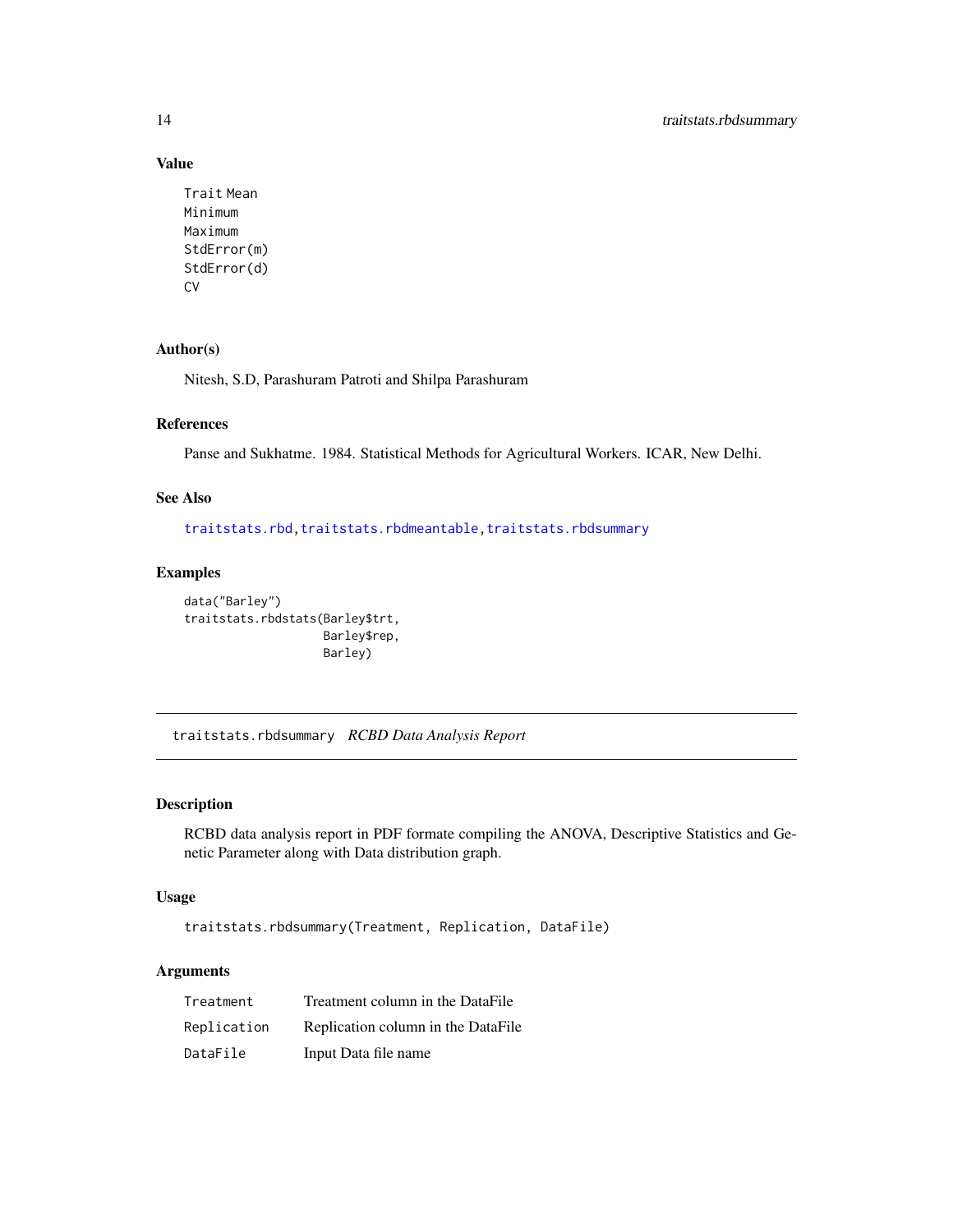# <span id="page-14-0"></span>Details

traitstats.rbdsummary function analysis the input DataFile according to the methodology given by Panse and Sukhatme (1984) and generates the RCBD data analysis results comprising of Data point distribution, ANOVA table, Descriptive statistics and Genetic parameter arranged in the PDF format output file.

# Value

```
Data distribution graph
ANOVA table : Rep, Trt, MStrt, MSrep and MSerror along the test of significance
Descriptive statistics table : Trait Mean, Min, Max, SE(m), SE(d), CV and CD.
Genetic Parameter : GCV, PCV, h2, GA and GAM along with the category
```
#### Author(s)

Nitesh, S.D., Parashuram Patroti and Shilpa Prashuram

# References

Panse and Sukhatme. 1984. Statistical Methods for Agricultural Workers. ICAR, New Delhi.

# See Also

[traitstats.rbd](#page-10-1)[,traitstats.rbdmeantable,](#page-11-1) [traitstats.rbdstats](#page-12-1)

```
data("Barley")
traitstats.rbd (Barley$trt,
                Barley$rep,
                Barley)
```